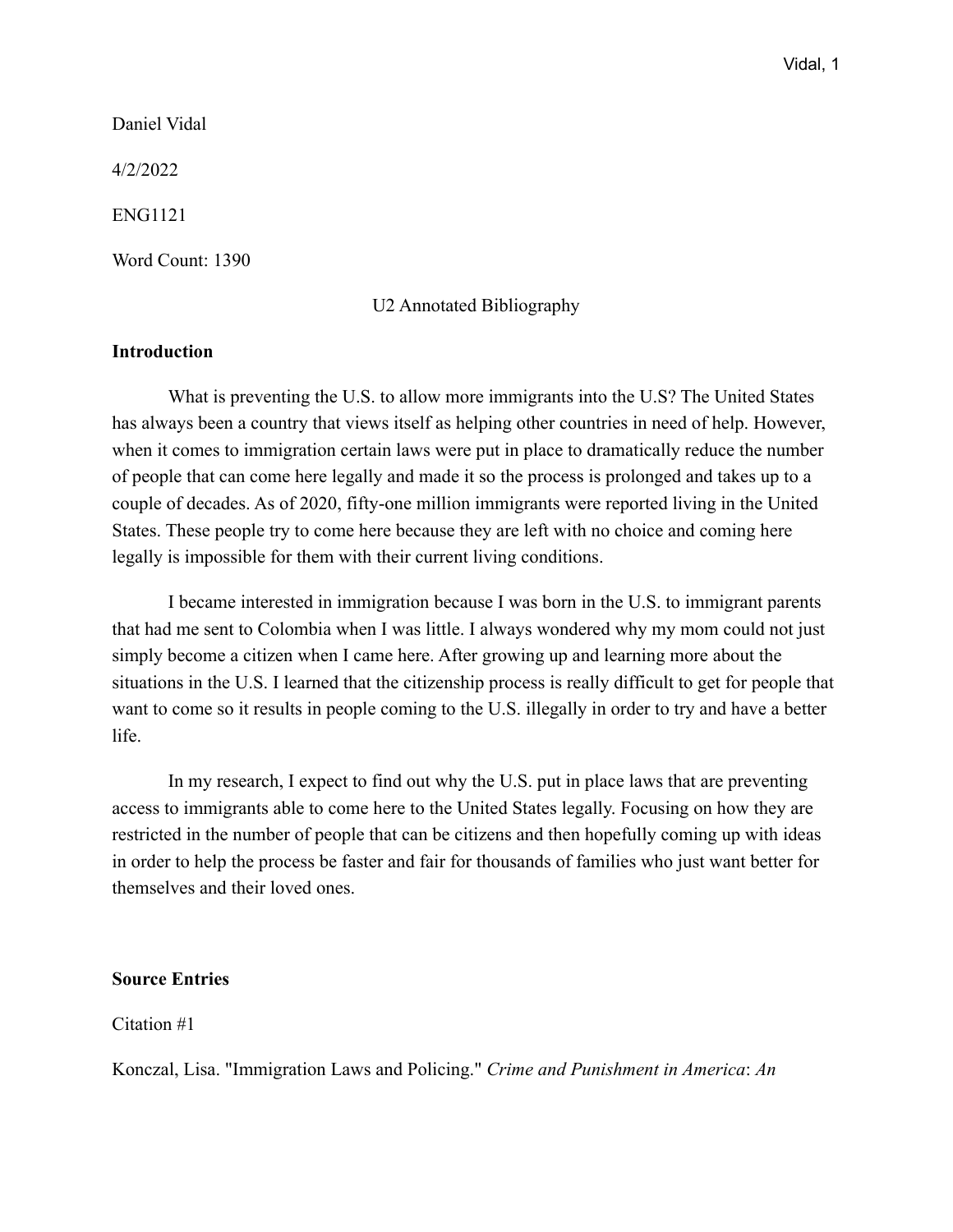*Encyclopedia of Trends and Controversies in the Justice System*, edited by Laura L. Finley, vol. 1, ABC-CLIO, 2017, pp. 269-275. *Gale eBooks*, link.gale.com/apps/doc/ CX7123200085/GVRL?u=cuny\_nytc&sid=bookmark-GVRL&xid=833c8605. Accessed 11 Apr. 2022.

# Summary

 The article went over the different laws that were put in place in order to restrict the number of people able to come here from other countries. The first law was the naturalization act of 1790 which naturalized only white people who were free and of "good character." Right after the fourteenth amendment was added in 1868 it extended it to people born in the United States as well as to previously enslaved African Americans. Several other laws like the Chinese exclusion act of 1882 restricted access to the number of people able to be citizens and as well prohibited them from being able to buy property. Nowadays legislation passed in certain states allow police to use "reasonable suspicion" in who they can approach and in states like Arizona people caught helping immigrants are also targeted by police.

## Reflection

 The laws and acts discussed in the article that was put in place make it difficult for people already to become citizens. These restrictions limited the amount to only allow as little as seven percent of the people trying to get citizenship. In order to get citizenship, they would need to have a family already in the United States with full citizenship to apply or be a professional in a field or business that no one in the United States already is in order to get temporary visas. Since most people come to the United States for economic reasons like finding work opportunities they are already unqualified to apply for citizenship.

#### Quotation

In the article, the author states "Quotas based on national origins were replaced in 1965 with a system allowing limited numbers of people from various categories, such as family members of U.S. citizens and certain individuals who serve U.S. business and professional interests. The definition of legal refugee status was expanded in 1980 to allow those fleeing persecution in their homeland due to race, religion, nationality, or political beliefs." (Laura 271)

# Citation #2

"U.S. Immigration | Let's Talk | NPR." Performance by Tom Gjelten, *Youtube*, NPR News, 24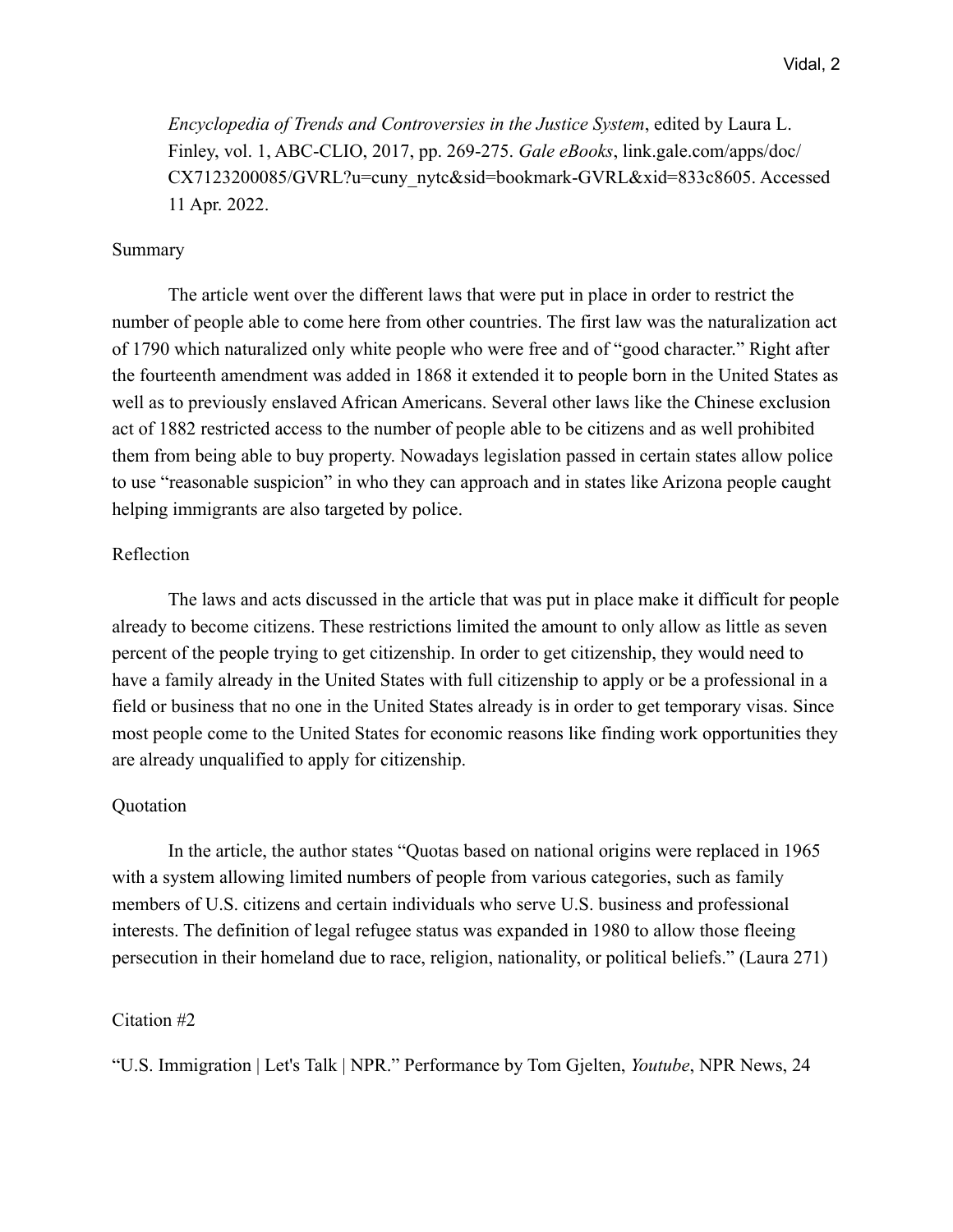# May 2018, https://www.youtube.com/watch?v=m9zf8hkCqIg. Accessed 11 Apr. 2022.

# Summary

 The United States has always been trying to determine which people we allow in and which to not let in. The first law in 1790 was implemented only for white people who came from Europe and excluded African Americans and Native Americans already living here for centuries. Then in 1882 the U.S. prohibited Chinese from coming here and then congress introduced the immigration act of 1924 that reserved the majority of visas for people from europe and

# Reflection

After watching the video and looking at these laws that the United States have put in

place one can clearly see that the U.S. has always had issues with foreigners getting citizenship and had no issues for people in Europe which was made up of white people. Even if people born in the United States like the Native Americans and African Americans who were living here for centuries. It wasn't until the Immigration and Nationality Act of 1965 that the U.S. got rid of those racist and discriminatory quotas. Doing so allowed for immigrants to get legal status if they had spouses, siblings or parents already in the United States.

## **Quotation**

The Immigrant Quotas act of 1952 had 154,657 total visas and Europe had the majority

with 96.7% of the visas reserved, unlike Asia which only had 1.9% and Africa and Oceania with only 1.3%.

### Citation #3

"Why Don't Immigrants Apply for Citizenship?" *American Immigration Council*, 9 Oct. 2021,

https://www.americanimmigrationcouncil.org/research/why-don%E2%80%99t-they-justget-line.

# Summary